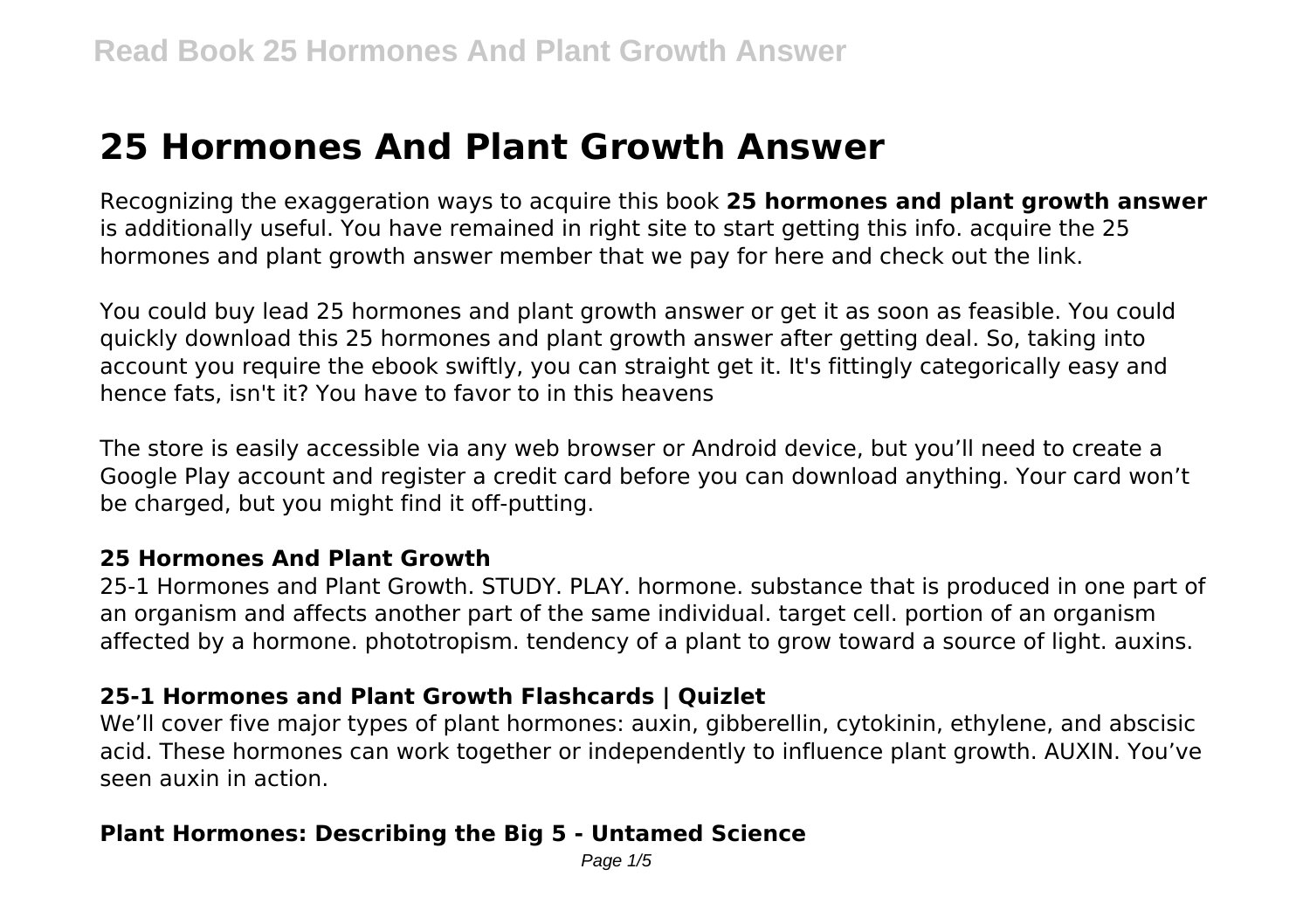Section 25-1 Hormones and Plant Growth (pages 633-638) Key Concepts What are plant hormones? How do auxins, cytokinins, gibberellins, and ethylene affect plant growth? Patterns of Plant Growth (page 633) 1. Is the following sentence true or false? Plant growth follows patterns that are the same for all species. 2.

# **Section 25-1 Hormones and Plant Growth**

Chapter 25 Plant Responses and Adaptations Section 25–1 Hormones and Plant Growth(pages 633–638) TEKS FOCUS:11B Investigate and identify how organisms respond to external stimuli This section explains what plant hormones are. It also describes how hormones such as auxins, cytokinins, gibberellins, and ethylene affect plant growth.

#### **Section 25–1 Hormones and Plant Growth - Weebly**

Hormones are produced naturally by plants, while plant growth regulators are applied to plants by humans. Plant hormones and growth regulators are chemicals that affect: Flowering. Aging. Root growth. Distortion and killing of organs. Prevention or promotion of stem elongation. Color enhancement of fruit. Prevention of leafing, leaf fall or both.

# **How hormones and growth regulators affect your plants ...**

There are five major hormones which are auxin, cytokinin, gibberellin, abscisic acid, and ethylene. Each hormone differs in its effects. The auxins, gibberellins, and cytokinins act as growth stimulators, whereas, abscisic acid and ethylene act as growth inhibitors.

# **Plant Hormones and their Functions - Biology Wise**

There are five major types of plant hormones: auxins, cytokinins, gibberellins, ethylene and abscisic acid. Each hormone has a distinct job and for oilseed, pulse and cereal crops, auxins and cytokinins can greatly improve plant vigor, promote growth of roots and shoots and reduce stress.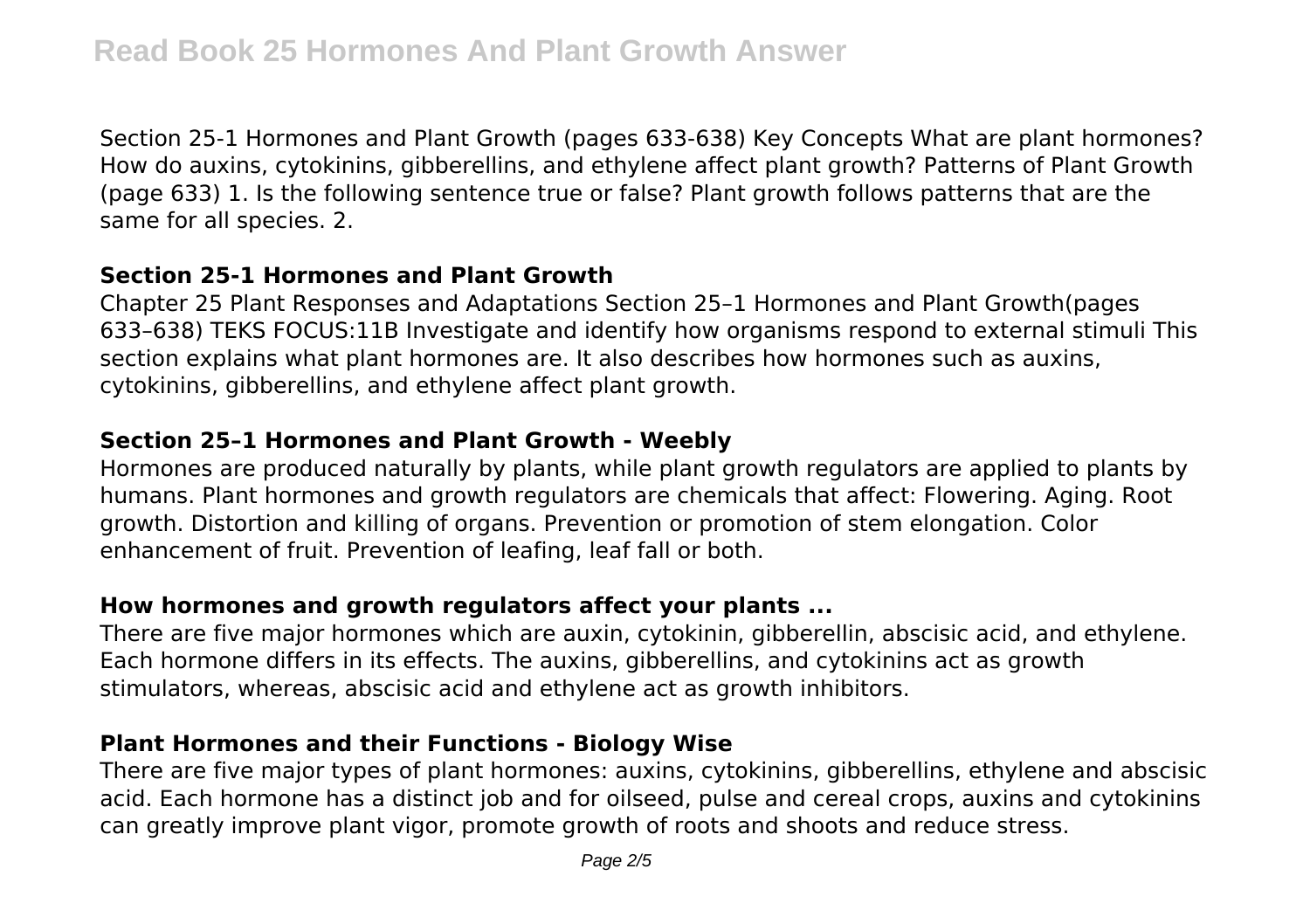## **Plant hormones can stimulate growth, leading to improved ...**

Plant hormones (also known as phytohormones) are signal molecules, produced within plants, that occur in extremely low concentrations.Plant hormones control all aspects of plant growth and development, from embryogenesis, the regulation of organ size, pathogen defense, stress tolerance and through to reproductive development. Unlike in animals (in which hormone production is restricted to ...

#### **Plant hormone - Wikipedia**

Plant growth hormones or regulators are of the following types: Plant Growth Promoters; Plant Growth Inhibitors; Plant Growth Promoters Auxins. The first phytohormone to be discovered is the Auxin and it was discovered by the biologist Charles Darwin.

#### **Plant Growth Regulators - Types & its Role in Plant Growth**

Growth Impact Super Plant Vitamins and Hormones, Jumbo Growth Booster, Plant Healer, for Any Type of Plant, Tree or Turf, Super Concentrated Formula. 8 Ounce Bottle 4.3 out of 5 stars 18 MAXIROOT Organic Rooting-Cloning Hormone Gel

#### **Amazon.com: plant growth hormone**

The hormones of plants Growth in plants is regulated by a variety of plant hormones, including auxins, gibberellins, cytokinins, and growth inhibitors, primarily abscisic acid and ethylene.

#### **Hormone - The hormones of plants | Britannica**

Chapter 25 from Campbell Essential Biology with Physiology 4th Editition Learn with flashcards, games, and more — for free. ... This consists of all hormone-secreting cells and is the body's main system of internal chemical regulation. ... These secrete sex hormones that affect growth and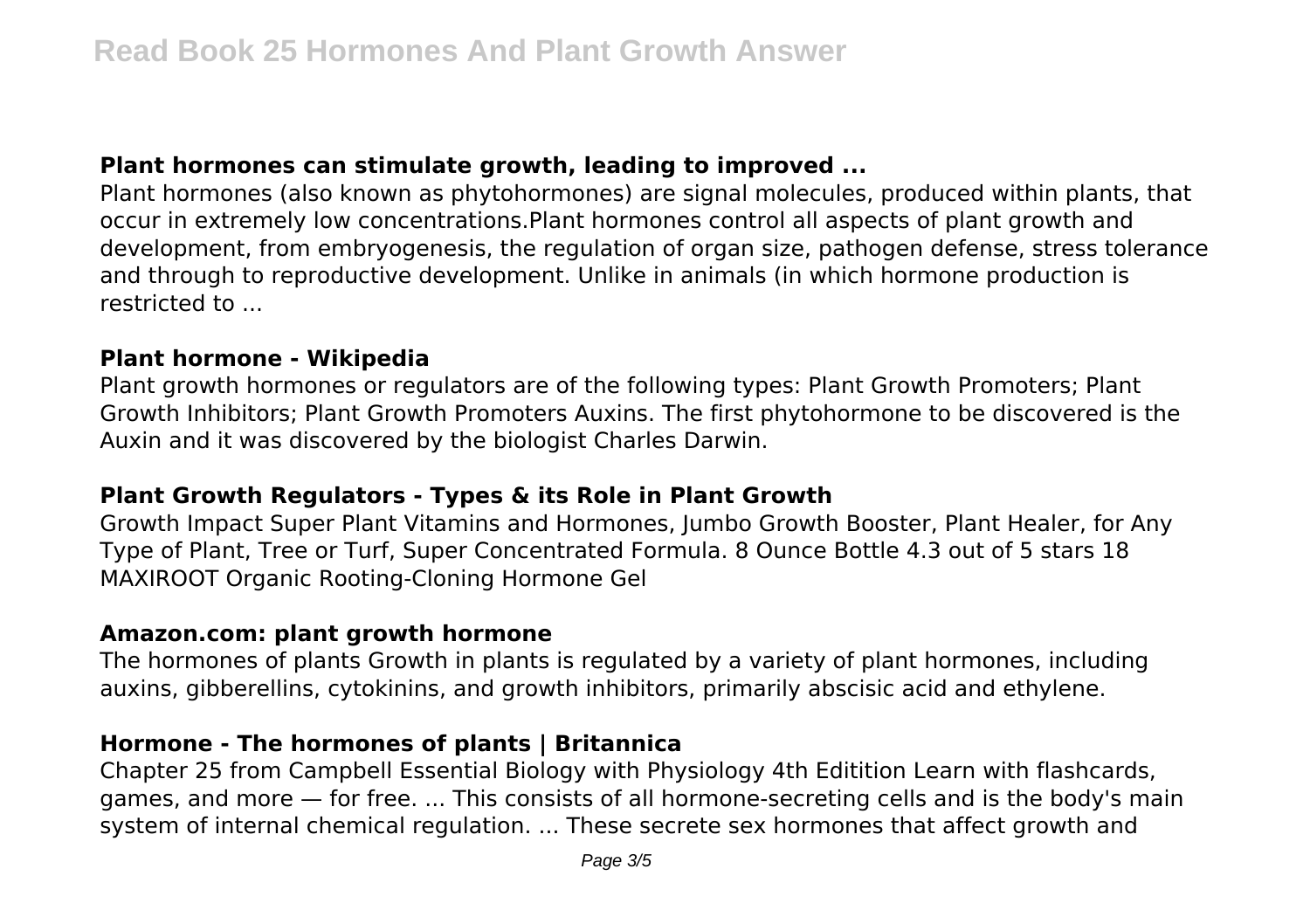development and regulate reproductive cycles and ...

# **Chapter 25: Hormones Flashcards | Quizlet**

Many factors can cause and affect cell growth in the plant such as external (environmental) and internal factors; one of the most important internal factors is plant growth hormones. Many hormones required for cell growth, such as auxins, gibberellins, brassinosteroids, ethylene, jasmonates, salicylic acid, strigolactones and cytokinins which able to accelerate or promote growth, but, some ...

#### **Plant Growth Hormones | IntechOpen**

Plant growth and development involves the integration of many environmental and endogenous signals that, together with the intrinsic genetic program, determine plant form. Fundamental to this process are several growth regulators collectively called the plant hormones or phytohormones. This group includes auxin, cytokinin, the gibberellins (GAs), abscisic acid (ABA), ethylene, the brassinosteroids (BRs), and jasmonic acid (JA), each of which acts at low concentrations to regulate many ...

#### **Hormonal Regulation of Plant Growth and Development**

Many gardeners swear by using cinnamon as a rooting hormone. The main advantage of cinnamon for encouraging root growth is that it has antimicrobial properties, which can help keep the plant healthy while new roots are forming. Apply a little cinnamon powder to the cut stem of the plant to encourage root growth.

# **4 Ways to Make Homemade Hormone Rooting Powder or Tonic ...**

Karrikins - not plant hormones because they are not made by plants, but are a group of plant growth regulators found in the smoke of burning plant material that have the ability to stimulate